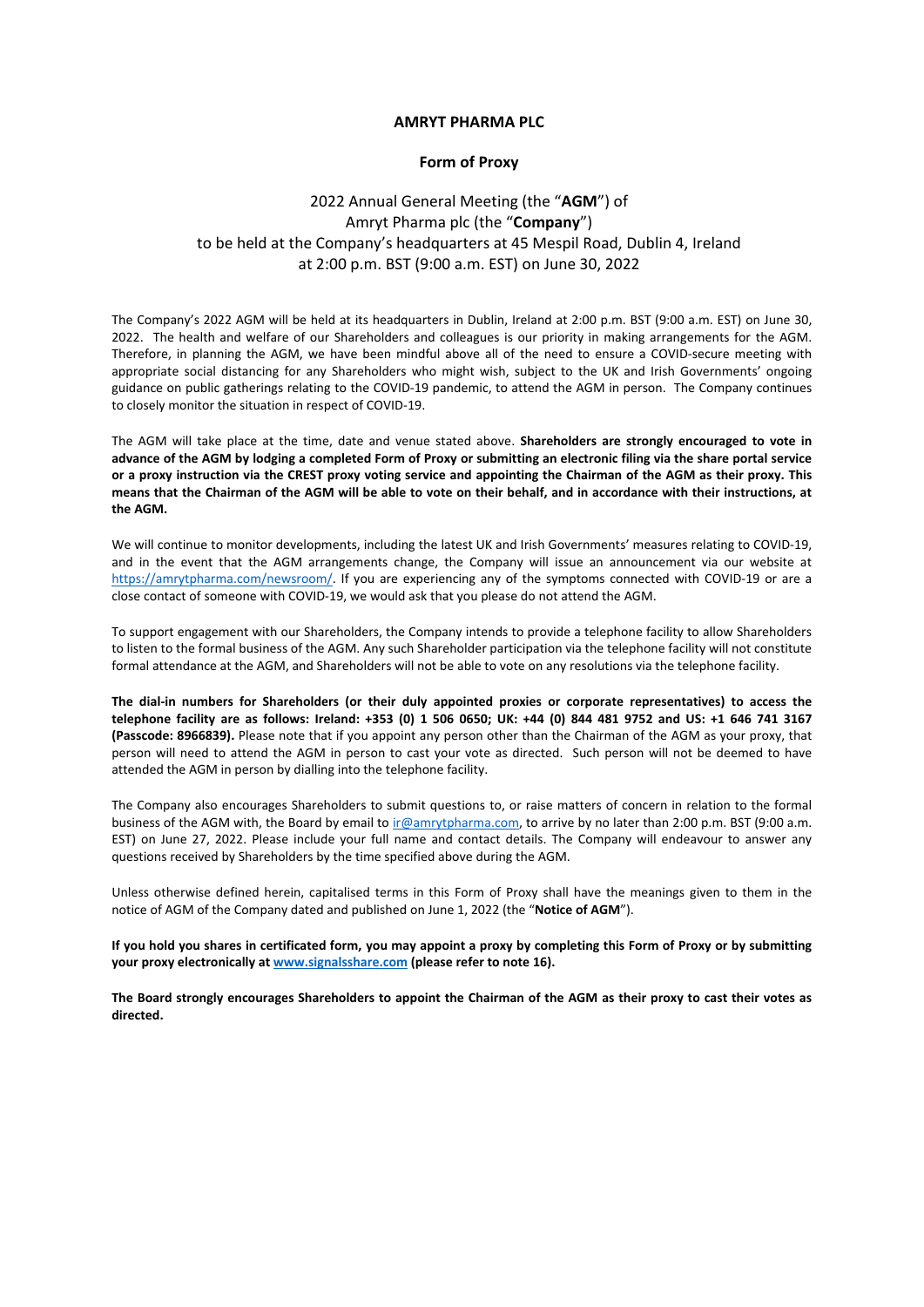I/We

being a member/members of the Company, hereby appoint the Chairman of the AGM or (see note 5)

#### Full name of proxy

as my/our proxy to attend and vote on my/our behalf at the annual general meeting of the Company to be held at the Company's headquarters at 45 Mespil Road, Dublin 4, Ireland at 2:00 p.m. BST (9:00 a.m. EST) on June 30, 2022 and at any adjournment thereof.

I/We instruct my/our appointed proxy to vote as indicated below in respect of the Resolutions which are referred to on pages 7 to 8 of the Notice of AGM.

| Please tick here if you are appointing more than one<br>proxy (see note 6). |  | <b>Number of Ordinary Shares proxy</b><br>appointed over (see note 6). |
|-----------------------------------------------------------------------------|--|------------------------------------------------------------------------|
|-----------------------------------------------------------------------------|--|------------------------------------------------------------------------|

WITHHELD

\_\_\_\_\_\_\_\_\_\_\_\_\_\_\_\_\_\_\_\_\_\_\_\_\_\_\_\_\_\_\_\_\_\_\_\_\_\_\_\_\_\_\_\_\_\_\_\_\_\_\_\_\_\_\_\_\_\_\_\_\_\_\_\_\_\_\_\_\_\_\_\_\_\_\_\_\_\_\_\_\_\_\_\_\_\_\_\_\_\_\_\_

**Please mark "X" to indicate how you wish to vote.**

#### **RESOLUTIONS** VOTE

## **ORDINARY RESOLUTIONS**

- 1. To receive and adopt the financial statements of the Company for the year ended December 31, 2021, together with the reports of the Directors and auditor thereon (the "**2021 Annual Report**").
- 2. To approve the Directors' remuneration report, as set out in the 2021 Annual Report.
- 3. To re-appoint Mr. Rajkumar Kannan as a Director of the Company, who is retiring in accordance with articles 89.2 and 117 of the Company's articles of association and, being eligible, is offering himself for re-appointment.
- 4. To re-appoint Dr. Roni Mamluk as a Director of the Company, who is retiring in accordance with articles 89.2 and 117 of the Company's articles of association and, being eligible, is offering herself for re-appointment.
- 5. To re-appoint Dr. Alain Munoz as a Director of the Company, who is retiring in accordance with article 117 of the Company's articles of association and, being eligible, is offering himself for re-appointment.
- 6. To re-appoint Grant Thornton as auditor of the Company to hold office from the conclusion of this meeting until the conclusion of the next annual general meeting at which accounts are laid before the Company and to authorise the Audit Committee to determine their remuneration.
- 7. THAT the Directors be generally and unconditionally authorised in accordance with section 551 of the Companies Act, to exercise all the powers of the Company to allot shares and grant rights to subscribe for, or to convert any security into, shares:

(a) up to an aggregate nominal amount of £6,417,696 (such amount to be reduced by the nominal amount allotted or granted under paragraph (b) of this resolution 7 in excess of such sum); and

(b) comprising equity securities (as defined in section 560 of the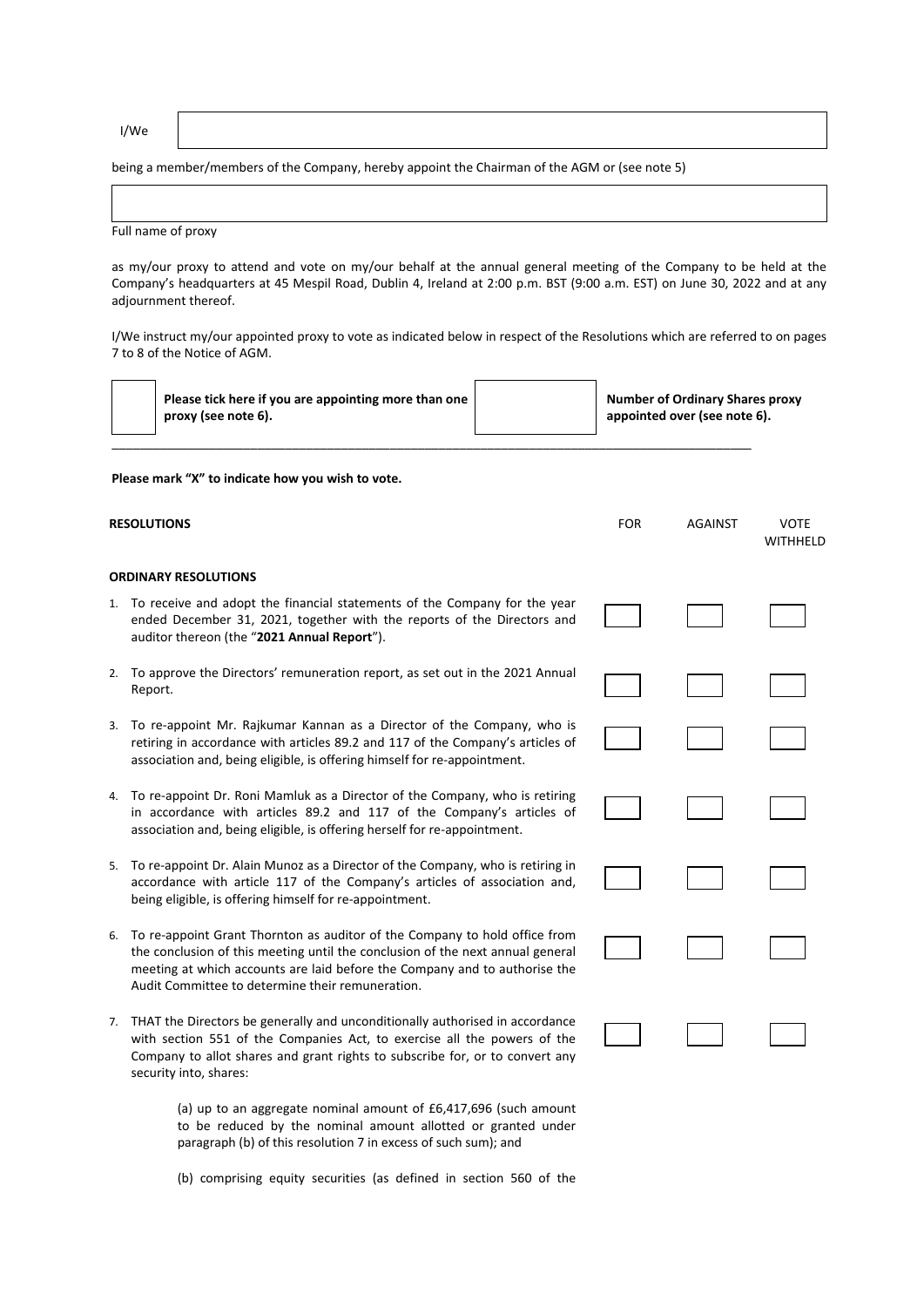Companies Act) up to an aggregate nominal amount of £12,835,393 (such amount to be reduced by any allotment or grant made under paragraph (a) of this resolution 7) in connection with or pursuant to an offer by way of a rights issue in favour of holders of Ordinary Shares in proportion (as nearly as practicable) to the respective number of Ordinary Shares held by them on the record date for such allotment (and holders of any other class of equity securities entitled to participate therein or, if the Directors consider it necessary, as permitted by the rights of those securities), but subject to such exclusions or other arrangements as the Directors may consider necessary or appropriate to deal with fractional entitlements, treasury shares, record dates or legal, regulatory or practical difficulties which may arise under the laws of, or the requirements of any regulatory body or stock exchange in, any territory or by virtue of shares being represented by depositary receipts or any other matter whatsoever

and these and these authorisations shall be in addition to all other authorities under section 551 of the Companies Act and shall expire at the conclusion of the annual general meeting of the Company held in 2023 or, if earlier, at 6.00 p.m. on September 30, 2023, save that the Company may before such expiry make any offer or agreement which would or might require shares to be allotted, or rights to be granted, after such expiry and the Directors may allot shares, or grant rights to subscribe for or to convert any security into shares, in pursuance of any such offer or agreement as if the authorisations conferred hereby had not expired.

### **SPECIAL RESOLUTION**

8. THAT, subject to and conditional upon the passing of resolution 7, the Directors be given power pursuant to sections 570 and 573 of the Companies Act to:

> (a) allot equity securities (within the meaning of section 560 of the Companies Act) for cash pursuant to the authorisation conferred by resolution 7; and

> (b) sell ordinary shares (within the meaning of section 560 of the Companies Act) held by the Company as treasury shares for cash,

as if section 561(1) of the Companies Act did not apply to any such allotment or sale, provided that this power shall be limited to the allotment of equity securities for cash and the sale of treasury shares:

> (i) in connection with or pursuant to an offer of or invitation to acquire equity securities (but in the case of the authorisation granted under paragraph (b) of resolution 7, by way of a rights issue only) in favour of holders of Ordinary Shares in proportion (as nearly as practicable) to the respective number of Ordinary Shares held by them on the record date for such allotment or sale (and holders of any other class of equity securities entitled to participate therein or, if the Directors consider it necessary, as permitted by the rights of those securities) but subject to such exclusions or other arrangements as the Directors may consider necessary or appropriate to deal with fractional entitlements, treasury shares, record dates or legal, regulatory or practical difficulties which may arise under the laws of, or the requirements of any regulatory body or stock exchange in, any territory or by virtue of shares being represented by depositary receipts or any other matter whatsoever; and

> (ii) in the case of the authorisation granted under paragraph (a) of resolution 7 (or in the case of any transfer of treasury shares), and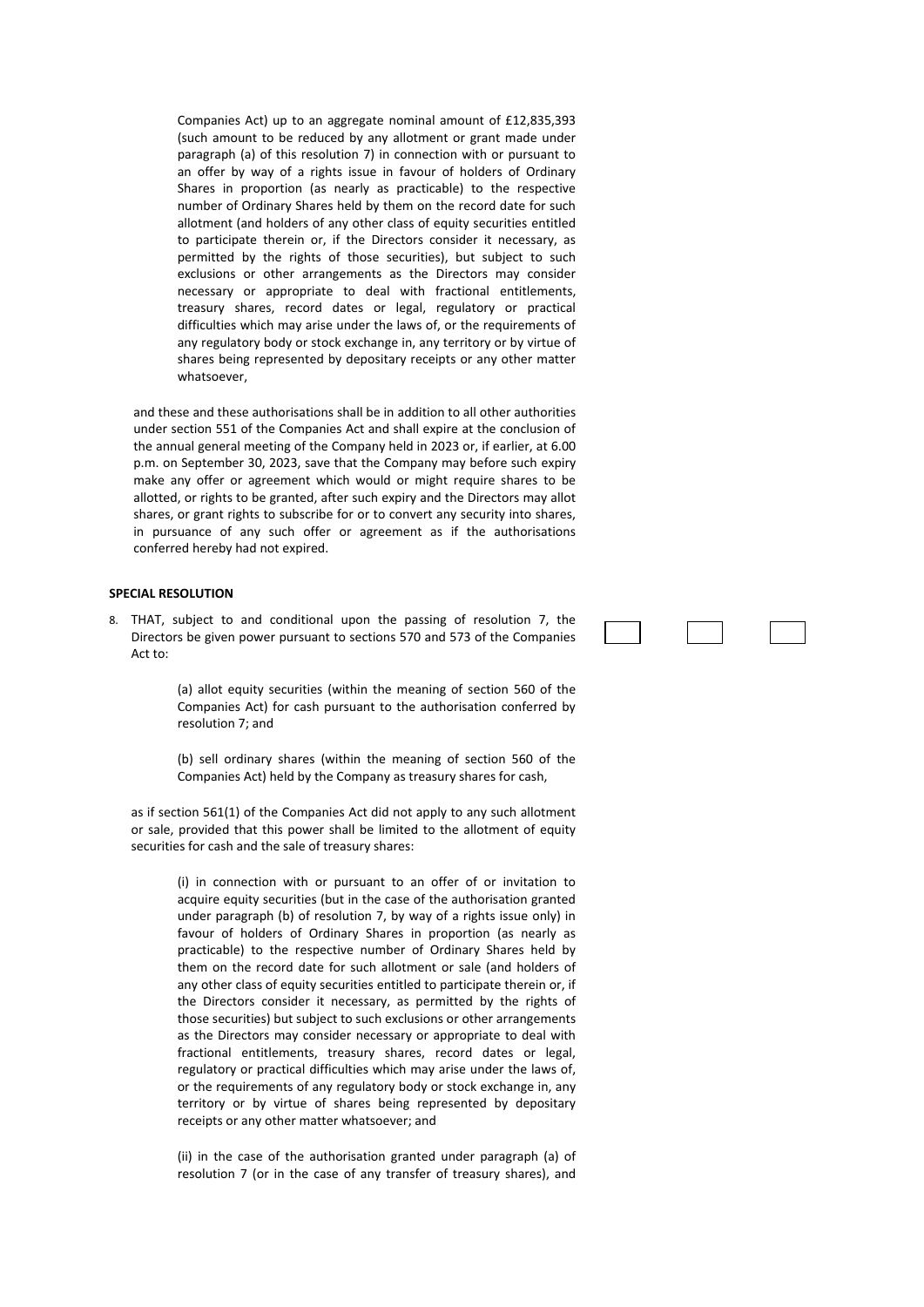otherwise than pursuant to paragraph i. of this resolution 8, up to an aggregate nominal amount of £3,850,618,

and these authorisations shall be in addition to all other authorities under sections 570 and 573 of the Companies Act and shall expire at the conclusion of the annual general meeting of the Company held in 2023 or, if earlier, at 6.00 p.m. on September 30, 2023, save that the Company may before such expiry make any offer or agreement that would or might require equity securities to be allotted, or treasury shares to be sold, after such expiry and the Directors may allot equity securities, or sell treasury shares in pursuance of any such offer or agreement as if the power conferred hereby had not expired.

Signature or  $\begin{array}{|c|c|c|c|c|}\n \hline\n \text{e}}\n \text{p}}\n \text{p}}\n \text{p}}\n \text{p}}\n \text{p}}\n \text{p}}\n \text{p}}\n \text{p}}\n \text{p}}\n \text{p}}\n \text{p}}\n \text{p}}\n \text{p}}\n \text{p}}\n \text{p}}\n \text{p}}\n \text{p}}\n \text{p}}\n \text{p}}\n \text{p}}\n \text{p}}\n \text{p}}\n \text{p}}\n \text{p}}\n \text{p}}\n \text{p}}\n \text{p}}\n \text$ 

#### **Notes**

- 1. **The Company continues to monitor the situation in respect of COVID-19. The health and welfare of our Shareholders and colleagues is our priority in making arrangements for the AGM. Therefore, in planning the AGM, we have been mindful above all of the need to ensure a COVID-secure meeting with appropriate social distancing for any Shareholders who might wish, subject to UK and Irish Governments' ongoing guidance on public gatherings relating to the COVID-19 pandemic, to attend the AGM in person. Shareholders are strongly encouraged to vote in advance of the AGM by lodging a completed Form of Proxy or submitting an electronic filing via the share portal service or a proxy instruction via the CREST proxy voting service and appointing the Chairman of the AGM as their proxy to cast their votes as directed.**
- 2. To support engagement with Shareholders, the Company intends to provide a telephone facility to allow Shareholders to listen to the formal business of the AGM. Any such Shareholder participation via the telephone facility will not constitute formal attendance at the AGM, and Shareholders will not be able to vote on any resolutions via the telephone facility. The dial-in numbers for Shareholders (or their duly appointed proxies or corporate representatives) to access the telephone facility are as follows: Ireland: +353 (0) 1 506 0626; UK: +44 (0) 203 009 5709 and US: +1 646 787 1226 (Passcode: 4345819). Please note that if you appoint any person other than the Chairman of the AGM as your proxy, that person will need to attend the AGM in person to cast your vote as directed. Such person will not be deemed to have attended the AGM in person by dialling into the telephone facility. The Company also encourages Shareholders to submit questions to, or raise matters of concern in relation to the formal business of the AGM with, the Board by email to ir@amrytpharma.com, to arrive by no later than 2:00 p.m. BST (9:00 a.m. EST) on June 27, 2022. Please include your full name and contact details. The Company will endeavour to answer any questions received by Shareholders by the time specified above during the AGM. The Board will keep the situation under review and may need to make changes to the arrangements relating to the AGM, including how it is conducted, and Shareholders should therefore continue to monitor the Company's website for any update.
- 3. To be entitled to attend and vote at the AGM (or any adjournment thereof) (and for the purpose of the determination by the Company of the number of votes that

can be cast thereat), Shareholders must be registered in the register of members of the Company as at 6:00 p.m. on June 28, 2022 (or, in the case of any adjournment of the AGM, no later than 48 hours (excluding any part of a day that is not a Business Day) before the time appointed for the holding of the adjourned AGM). Changes to the register of members of the Company after the relevant deadline shall be disregarded in determining the rights of any person to attend and vote at the AGM (or any adjournment thereof). **However, as set out in note 1, the Board strongly encourages Shareholders to vote on all resolutions being proposed at the AGM by lodging a completed Form of Proxy or submitting an electronic filing via the share portal service or a proxy instruction via the CREST proxy voting service and appointing the Chairman of the AGM as their proxy to cast their votes as directed**.

- 4. Shareholders, or their proxies, entitled to attend the AGM (or any adjournment thereof) in person are requested, if possible, to arrive at the venue at least 20 minutes prior to the commencement of the AGM at 2:00 p.m. BST (9:00 a.m. EST) on June 30, 2022 (or, in the case of any adjournment of the AGM, the relevant time and date of the adjourned AGM) so that their shareholding may be checked against the Company's register of members and attendances recorded. If you are experiencing any of the symptoms connected with COVID-19 or are a close contact of someone with COVID-19, we would ask that you please do not attend the AGM.
- 5. A Shareholder who is entitled to attend and vote at the AGM (or any adjournment thereof) is entitled to appoint another person or persons as its proxy or proxies to exercise all or any of the Shareholder's rights to attend and vote at the AGM (or any adjournment thereof). If a Shareholder wishes to appoint more than one proxy, each proxy must be appointed to exercise the rights attached to a different Ordinary Share or Ordinary Shares held by the Shareholder. A proxy need not be a member of the Company but must attend the AGM (and any adjournment thereof). You can (and are strongly encouraged by the Board to) appoint the Chairman of the AGM as your proxy. If you wish to appoint someone other than the Chairman of the AGM, insert the full name of your appointee in the appropriate box. If you sign and return this Form of Proxy with no name inserted in the box, the Chairman of the AGM will be deemed to be your proxy.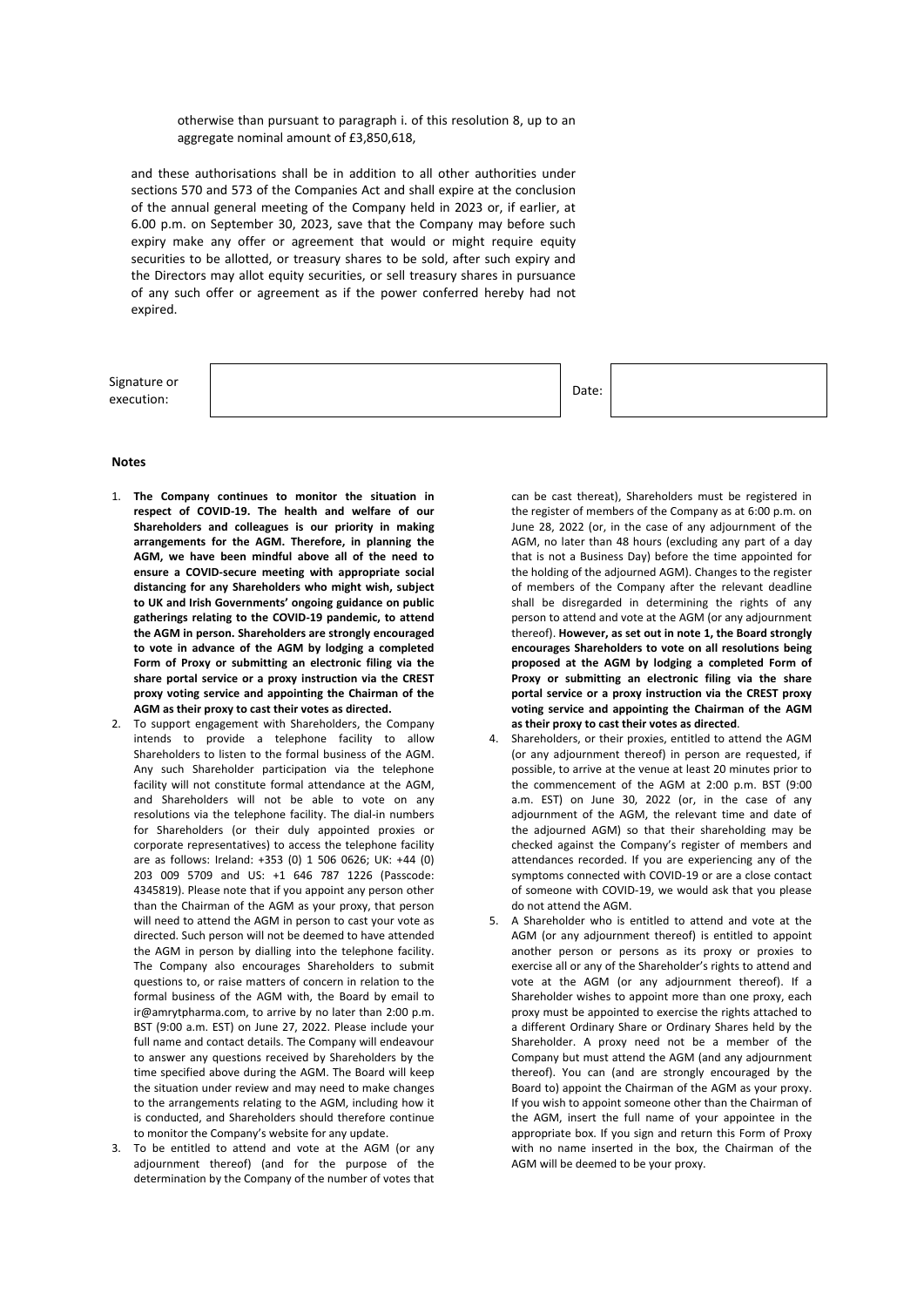- <span id="page-4-0"></span>6. If you wish to appoint more than one proxy, you may: (a) photocopy this Form of Proxy, fill in the name of the proxy and the number of Ordinary Shares in respect of which the proxy is appointed and send the multiple forms together to Link Group at the address in note 11; or (b) call or email Link Group on the number in note 22 who will then issue you with multiple Forms of Proxy. Please also indicate by ticking the box provided if the proxy instruction is one of multiple instructions being given. Please ensure that for each proxy appointed in this way, you fill in, in the box provided, the number of Ordinary Shares in respect of which each proxy is appointed. If you are appointing a proxy in relation to less than your full voting entitlement, please enter in the box provided the number of Ordinary Shares in relation to which they are authorised to act as your proxy. If left blank your proxy will be deemed to be authorised in respect of your full voting entitlement (or if the Form of Proxy has been issued in respect of a designated account for a Shareholder, the full voting entitlement for that designated account). All Forms of Proxy must be signed and should be returned together in a single envelope, rather than posted separately, if possible.
- 7. To direct your proxy how to vote on the resolutions being proposed at the AGM mark the appropriate box with an 'X'. If no voting indication is given, your proxy will vote, or abstain from voting, at his or her discretion. Your proxy will vote (or abstain from voting) as he or she thinks fit in relation to any other matter which is put before the AGM. The 'vote withheld' option is to enable you to abstain on any of the resolutions. However, it should be noted that a vote withheld is not a vote in law and will not be counted in the proportion of votes 'for' and 'against' the relevant resolution.
- 8. In the case of joint Shareholders, only one need sign the Form of Proxy. The vote of the senior joint Shareholder will be accepted to the exclusion of the votes of the other joint Shareholders. For this purpose, seniority will be determined by the order in which the names of the Shareholders appear in the register of members of the Company in respect of the joint shareholding.
- 9. A corporation should execute the Form of Proxy under its common seal or otherwise in accordance with section 44 of the Companies Act or by signature on its behalf by a duly authorised officer or attorney whose power of attorney or other authority should be enclosed with the Form of Proxy.
- 10. Any power of attorney or any other authority under which the Form of Proxy is signed (or a duly certified, or notarially authenticated copy if executed outside the UK, copy of such power or authority) must be included with the Form of Proxy.
- 11. On completing the Form of Proxy, sign and return it (together with any other Form of Proxy completed and signed by you (please refer to not[e 6\)\)](#page-4-0) to Link Group using the pre-paid envelope provided for use in the UK. If sending from outside the UK, the correct postage will need to be applied. You may, if you prefer, return this Form of Proxy in a sealed stamped envelope to the address referred to below in this note 11. To be valid, the Form of Proxy, together with any power of attorney or other authority under which the Form of Proxy is signed (or a duly certified, or notarially authenticated copy if executed outside the UK, copy of such power or authority) must be received at the offices of PXS 1, Link Group, Central Square, 29 Wellington Street, Leeds, LS1 4DL, United Kingdom by no later than 2:00 p.m. BST (9:00 a.m. EST) on June 28, 2022 (or, in the case of any adjournment of the AGM, no later than 48 hours (excluding any part of a day that is not a Business Day) before the time appointed for the holding of the adjourned AGM). Please return this Form of Proxy by hand or by post (during normal business hours) to PXS 1,

Link Group, Central Square, 29 Wellington Street, Leeds, LS1 4DL, United Kingdom.

- 12. Shareholders who hold though CREST and who wish to appoint a proxy through the CREST proxy voting service for the AGM (or any adjournment thereof) may do so by using the procedures described in the CREST Manual (available at www.euroclear.com). If you hold your Ordinary Shares in CREST and you wish to appoint a proxy or proxies through the CREST electronic proxy appointment service, details of how to do so are set out on pages 10 to 11 of the Notice of AGM.
- 13. In order for a proxy appointment or instruction made using the CREST service to be valid, the appropriate CREST message (a "**CREST Proxy Instruction**") must be properly authenticated in accordance with Euroclear's specifications and must contain the information required for such instruction, as described in the CREST Manual. The message, regardless of whether it constitutes the appointment of a proxy or an amendment to the instruction given to a previously appointed proxy, must, in order to be valid, be transmitted so as to be received by the issuer's agent (ID: RA10) by the latest time for receipt of proxy appointments specified below. For this purpose, the time of receipt will be taken to be the time (as determined by the timestamp applied to the message by the CREST Applications Host) from which the issuer's agent is able to retrieve the message by enquiry to CREST in the manner prescribed by CREST. After this time, any change of instructions to proxies appointed through CREST should be communicated to the appointee through other means.
- 14. CREST members and, where applicable, their CREST sponsors or voting service providers should note that Euroclear does not make available special procedures in CREST for any particular messages. Normal system timings and limitations will therefore apply in relation to the input of CREST Proxy Instructions. It is the responsibility of the CREST member concerned to take (or, if the CREST member is a CREST personal member or sponsored member or has appointed a voting service provider, to procure that his CREST sponsor or voting service provider takes) such action as shall be necessary to ensure that a message is transmitted by means of the CREST system by any particular time. CREST members and, where applicable, their CREST sponsors or voting service providers are referred, in particular, to those sections of the CREST Manual concerning practical limitations of the CREST system and timings. The Company may treat as invalid a CREST Proxy Instruction in the circumstances set out in Regulation 35(5)(a) of the Uncertificated Securities Regulations 2001 (SI 2001/3755).
- 15. If you submit your proxy electronically through CREST, to be valid, the appropriate CREST messages relating to the appointment of a proxy or an instruction to a previously appointed proxy, which are to be transmitted through CREST, must be transmitted so as to be received by the issuer's agent (ID RA10) by no later than 2:00 p.m. BST (9:00 a.m. EST) on June 28, 2022 (or, in the case of any adjournment of the AGM, no later than 48 hours (excluding any part of a day that is not a Business Day) before the time appointed for the holding of the adjourned AGM).
- 16. Alternatively, you can submit your proxy vote via the internet through the share portal service at www.signalshares.com. To do so, you will need to log on to your share portal account or register for the share portal if you have not already done so. To register for the share portal you will need your investor code. Once registered, you will immediately be able to vote. For an electronic proxy appointment to be valid, the appointment must be received no later than 2:00 p.m. BST (9:00 a.m. EST) on June 28, 2022 (or, in the case of any adjournment of the AGM, no later than 48 hours (excluding any part of a day